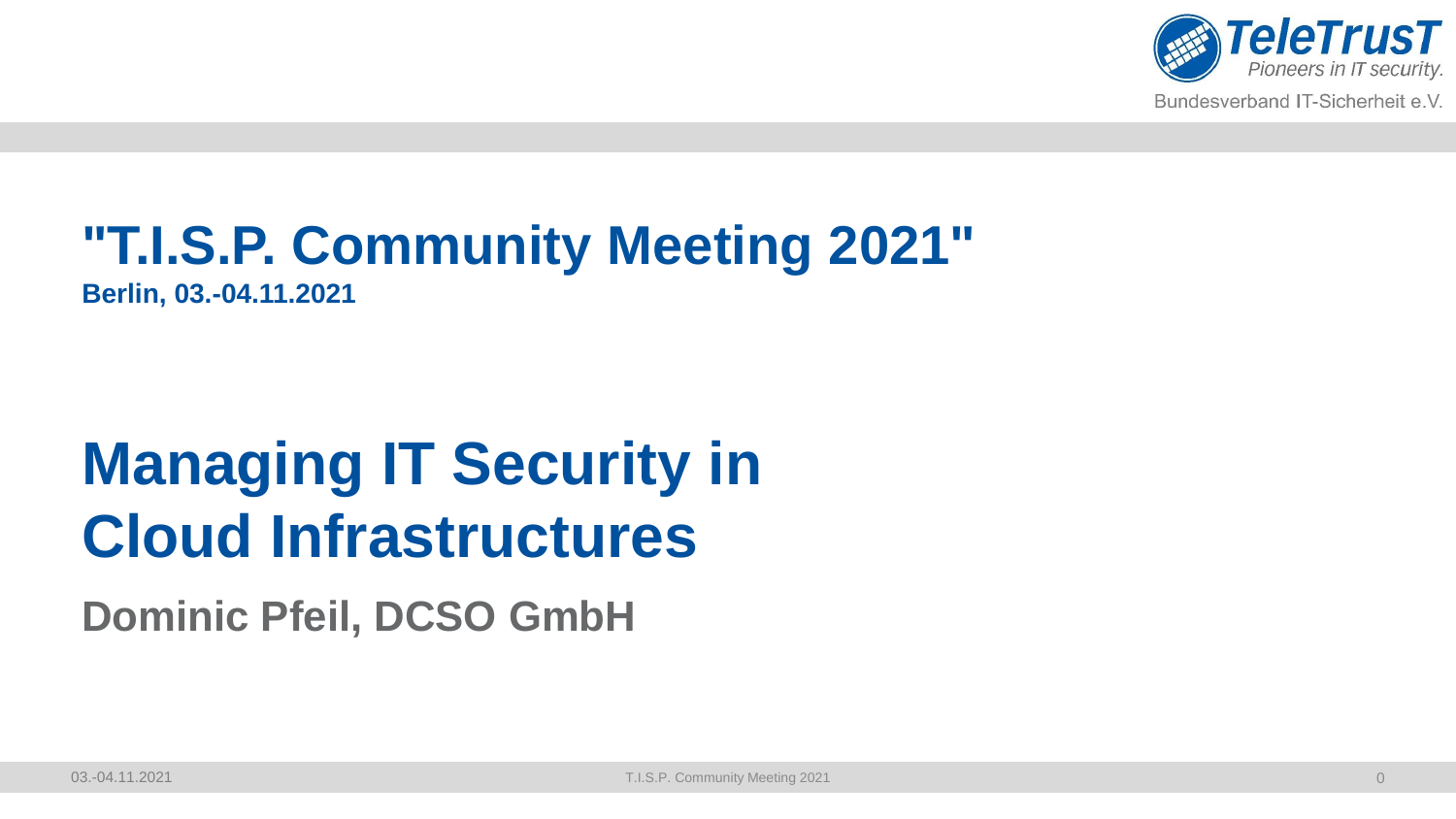### **Security Technology**

Provides an **overview of the IT security market Tests IT security products** against customer use cases Brings together **IT security experts** across borders



### **Dominic Pfeil**

Senior Technology Analyst with DCSO since 2017

### **The TEC Team**

Tested over **80 products** from different domains Participated in over **500 product demonstrations** Active since 2017



### **Deutsche Cyber-Sicherheitsorganisation GmbH**

#### Founded 2015

Joint Venture of Allianz SE, BASF SE, Bayer AG, and Volkswagen AG Offers shared cyber-security services and coordinates collaboration efforts

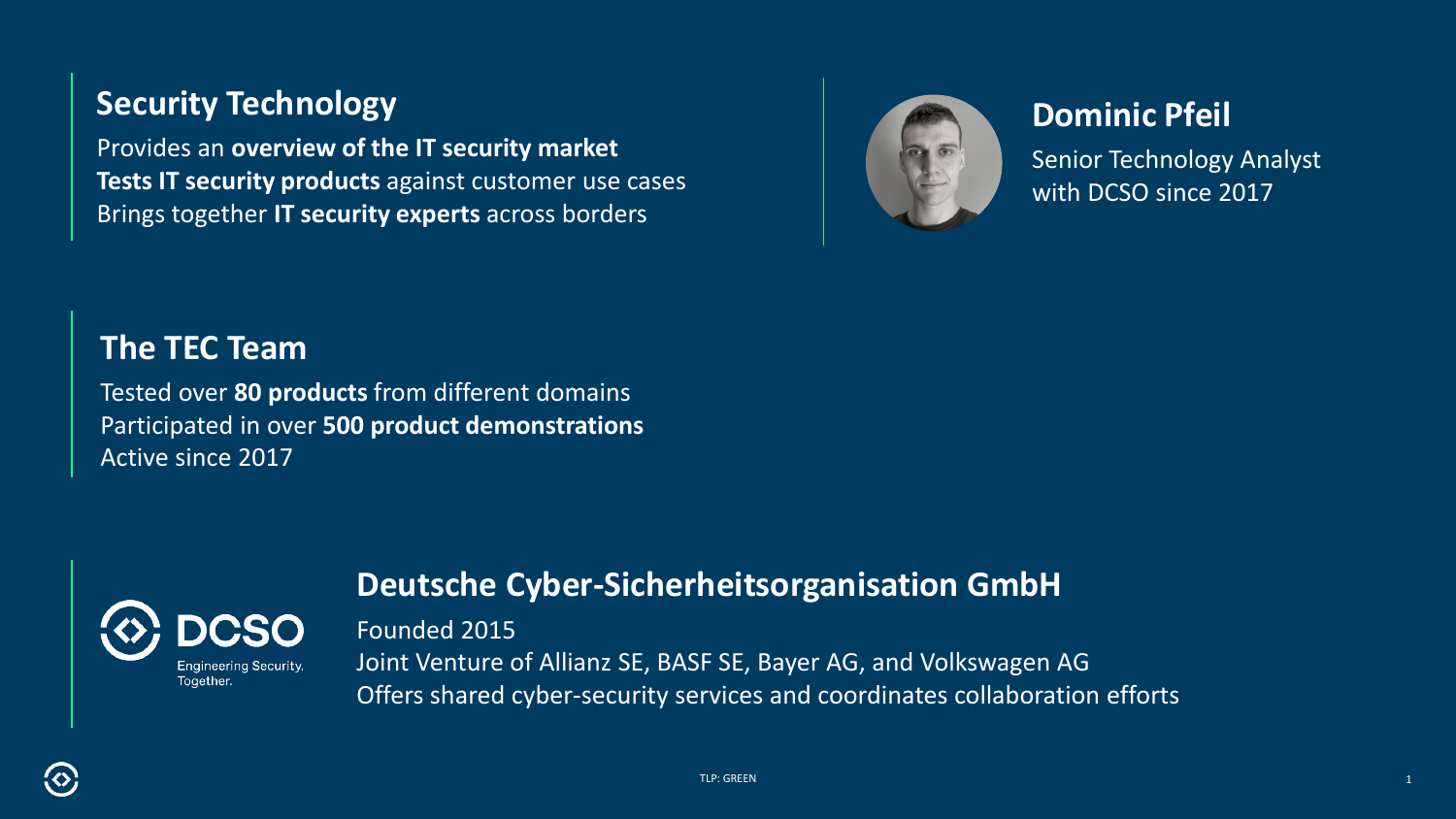### Abstraction Levels in Cloud Environments Cloud Computing: Technical Implementation

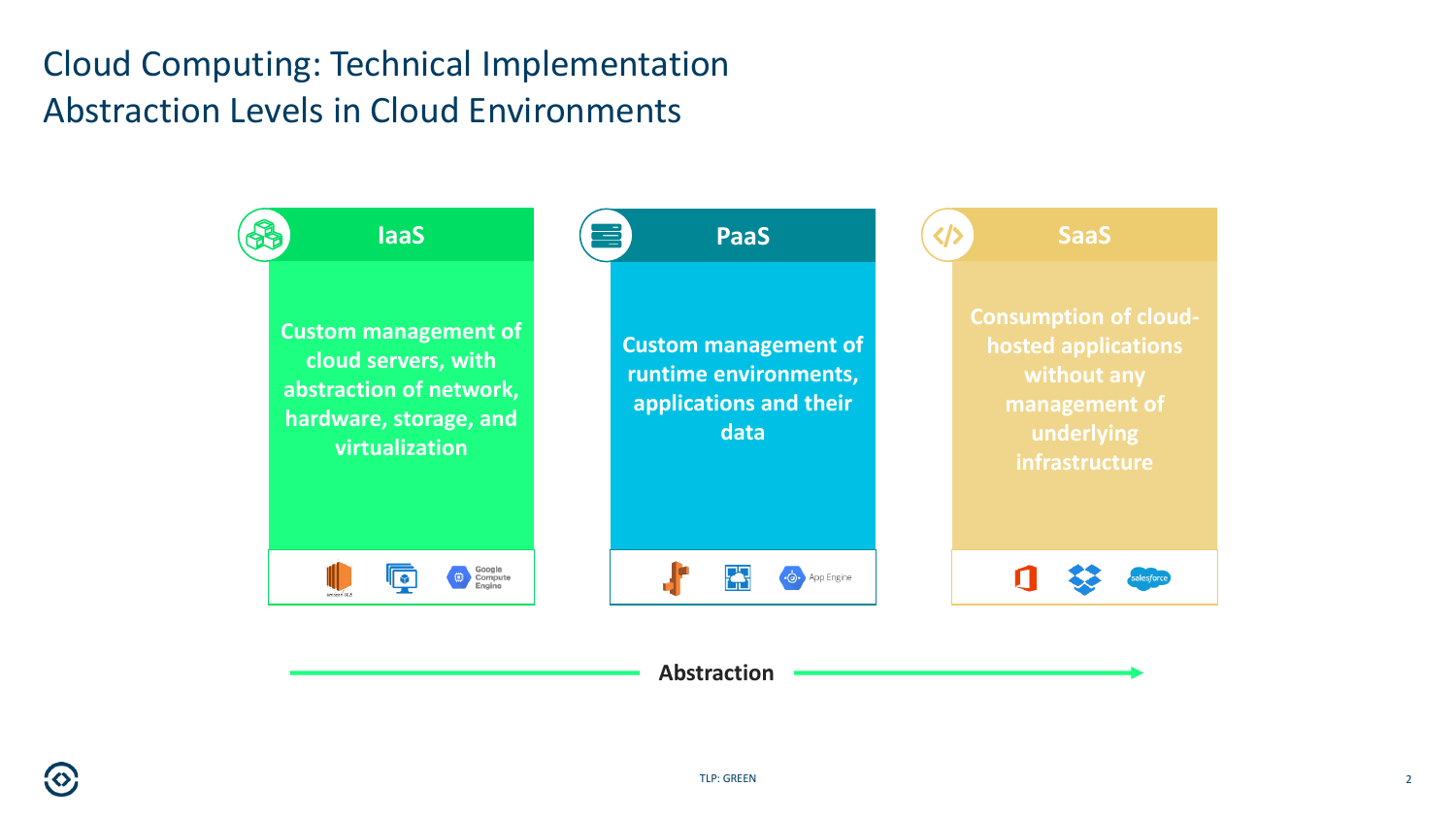### Cloud Workloads Cloud Computing

#### **Virtual Server**

**1**

Access to virtualized server systems with complete management of resources, operating system, network, and application stack

#### **Cloud Application**

**2**

Deployment of (web) applications in a runtime provided by the cloud provider — abstraction of underlying server, with management options for scalability

#### **Container**



Deployment and management of containers in cloud environments by utilizing either providerspecific or standardized orchestration solutions

**4**

**5**

**6**

## **Database**

Managed SQL/NoSQL database services without access to underlying server infrastructure

#### **Object Storages**

Unstructured object storage accessible through API, without management of storage resources, their capacity, or scalability for users

#### **Cloud Functions**

Execution of stateless functions that suppose the availability of all necessary components to execute the business logic — easy horizontal scaling available due to missing state

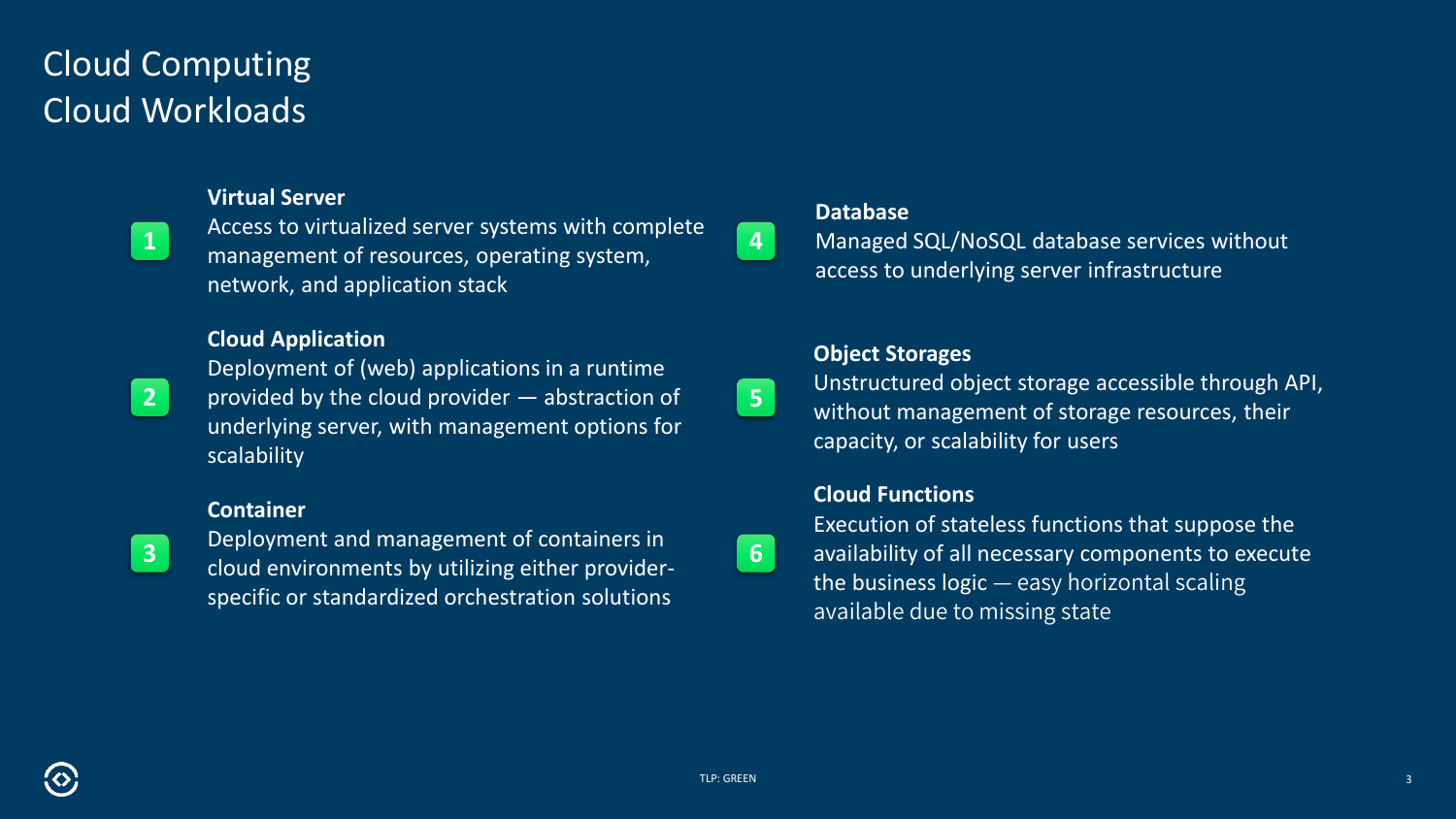### Protected Assets per Security Measure Cloud Computing



**Host** – Platform to consume or provide services **Network** – Components that enable enterprise communication **Application** – Service provided on top of a host

**Data** – Information at rest or in motion **Identity** – Context, aspects and rights related to human and machine identities **Configuration** – Management of cloud environments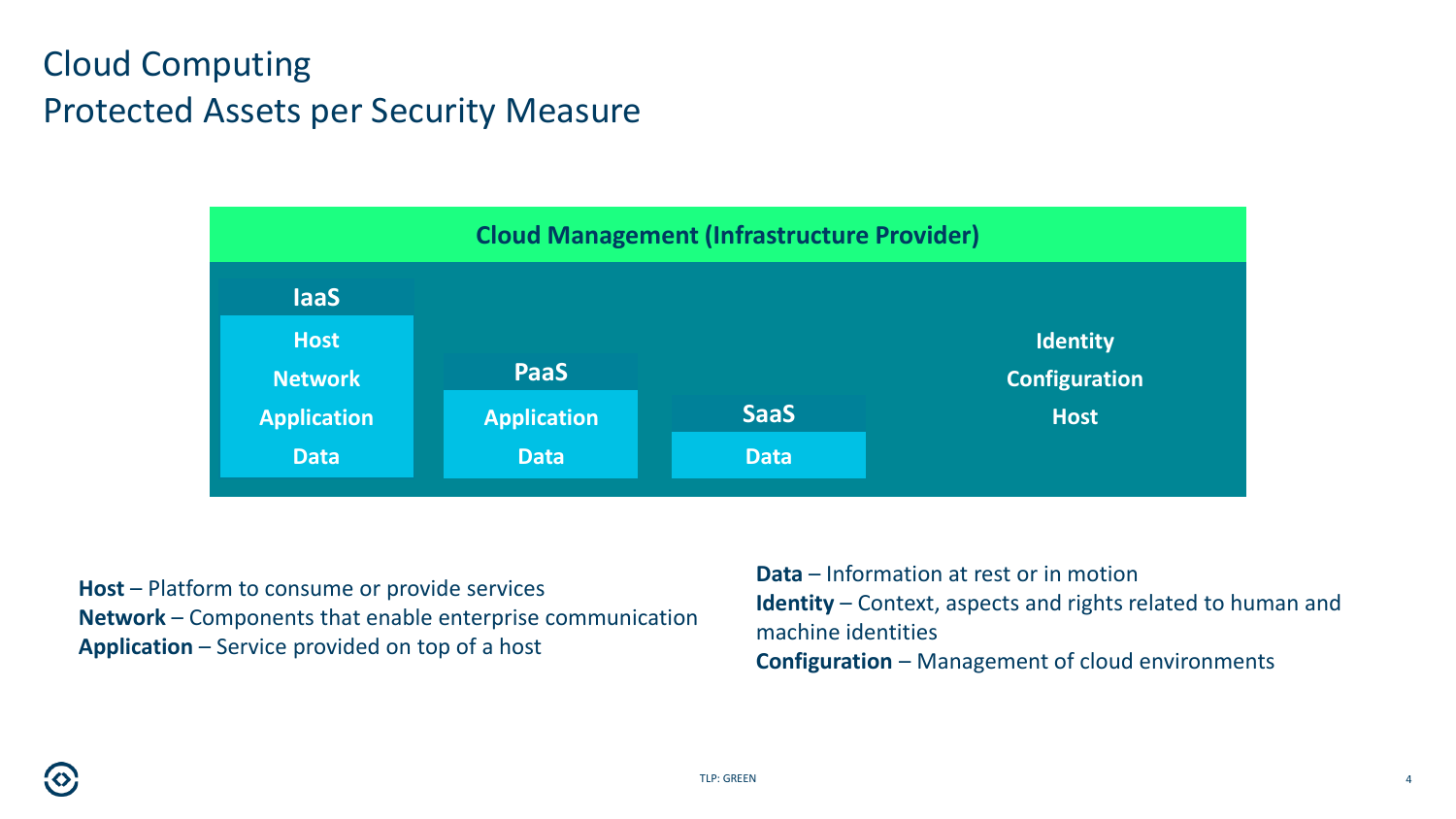### Challenges of Diverse Infrastructures Securing Cloud Computing

**Multi-cloud, multi-account environments**



**!**

**Diverse target assets**



**Large number of assets, accounts and applications leading to huge amounts of events**



**Policy enforcement within dynamic & individual environments**

**Missing visibility of IT Security Operators in Cloud Environments**

**Inapplicability of "Traditional" IT Security Solutions**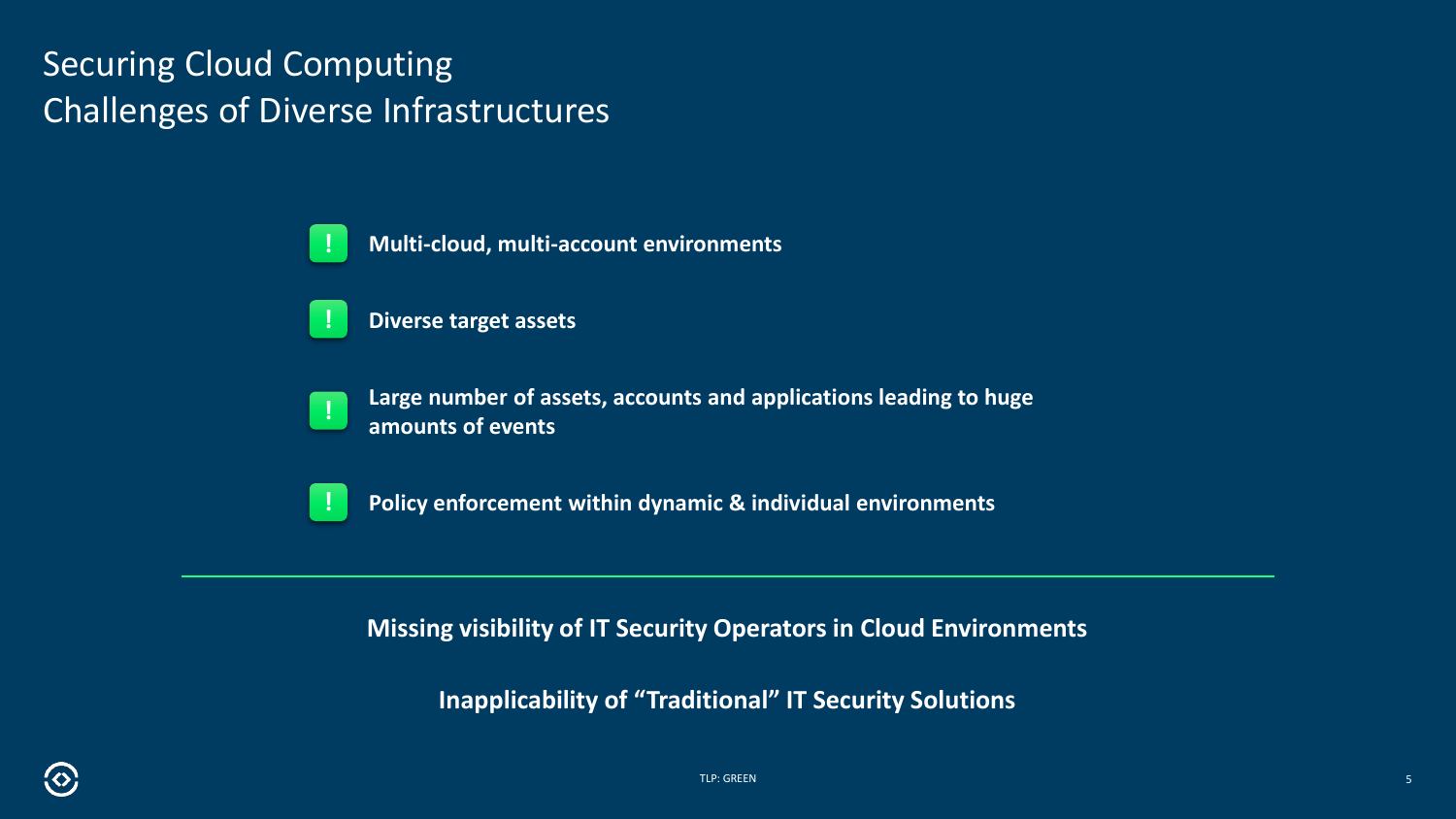### Comparison to know IT Security Capabilities Securing Cloud Computing

**"Traditional" IT Security Products may work in cloud environments but lack capabilities to**

- Cover and handle **security events in an abstracted way** (e.g., cloud infrastructure, host system)
- Scale across large numbers of assets and networks
- Target **volatile applications** and **storage systems**
- **Engage a broad attack profile**

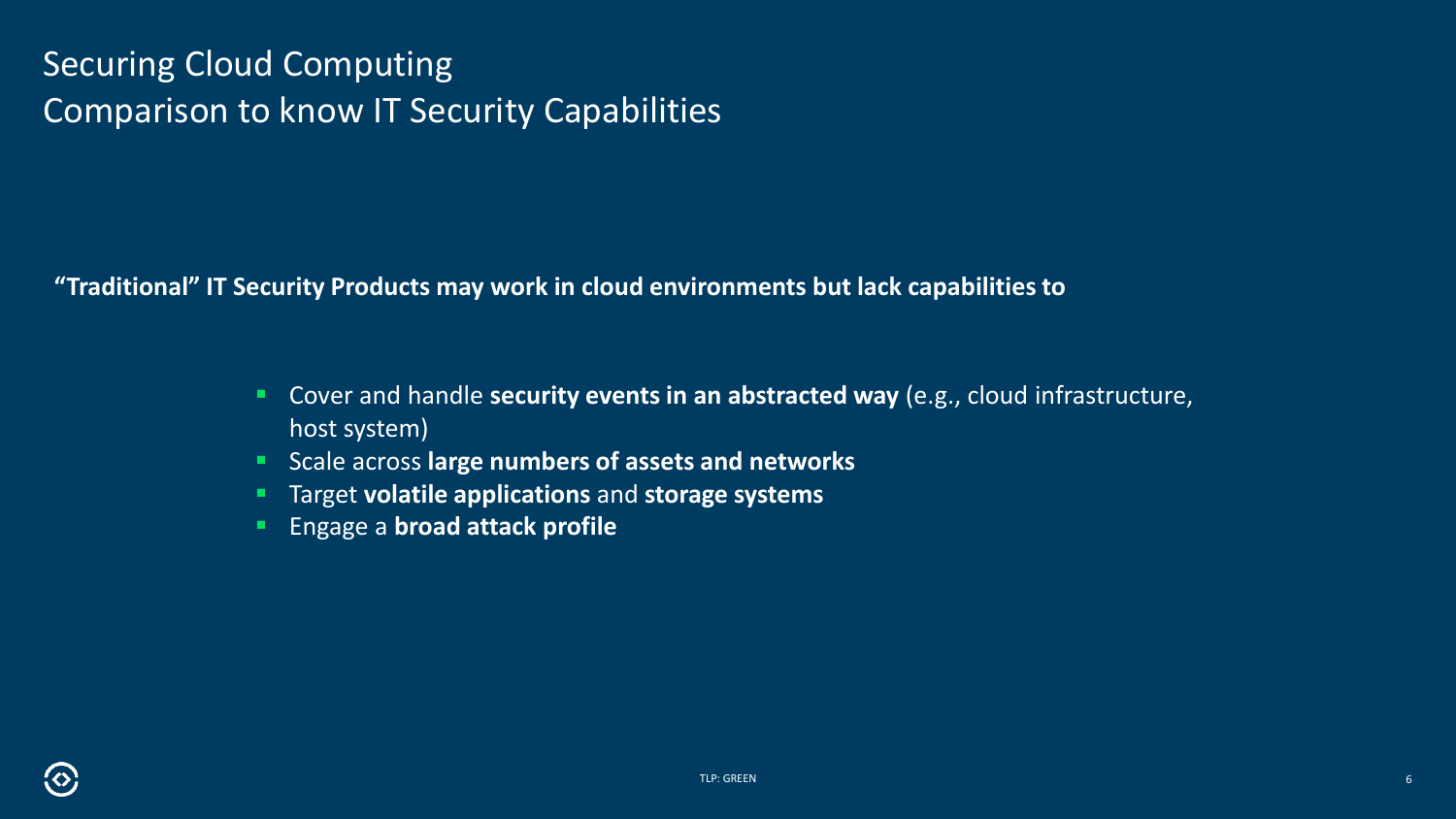### Product Capabilities Securing Cloud Computing

#### **Cloud Security Posture Management Cloud Workload Protection Platform (CSPM) (CWPP)**

- Monitoring of cloud hyperscalers (e.g., AWS, MS Azure, GCP) and their configuration
- Comparison and attestation of compliance against industry frameworks
- Remediation of insecure configuration
- Detection of identities and their access rights
- Cost management

- Diverse functionality per asset type located in hyperscaler (differences in abstraction)
- **E** Segmentation of networks and hosts
- **Threat protection (Antivirus, Exploit** Prevention, IDS/IPS)
- Application control, Web application firewall
- Container (Kubernetes) security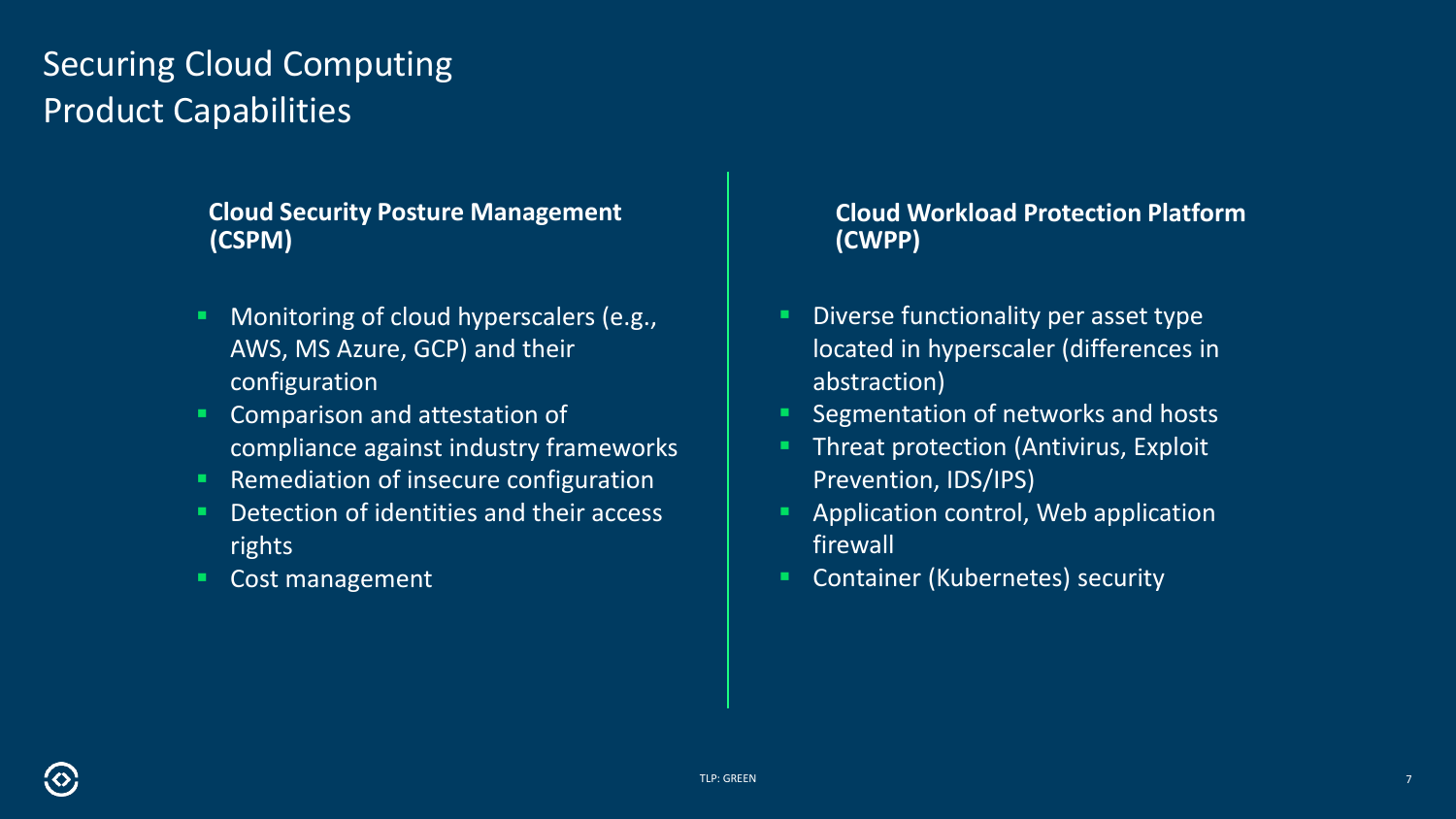### Protected Assets per Security Measure Cloud Computing

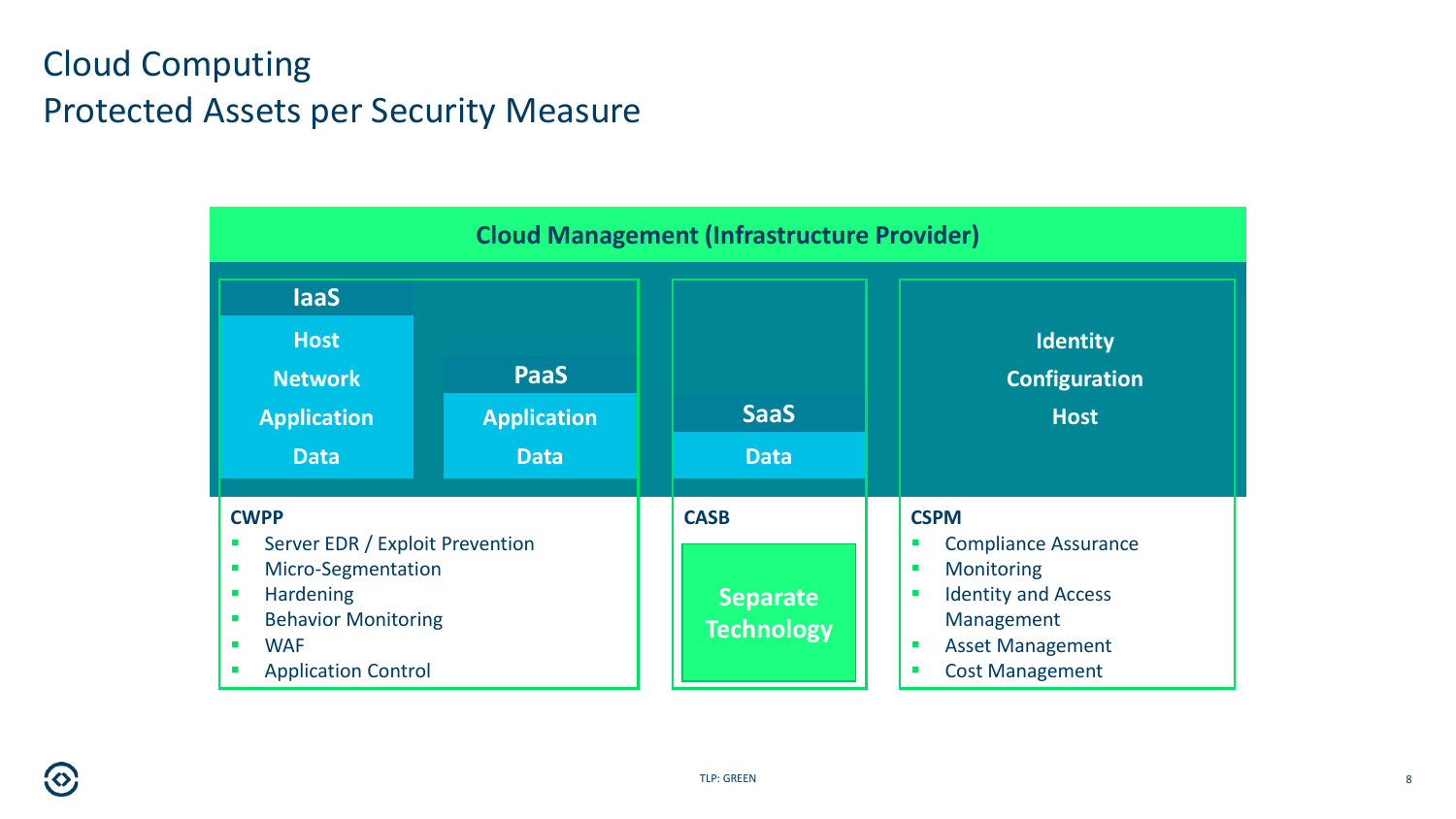### CSPM: Designing a Setup Process Securing Cloud Computing



- Exchange of ideas and approaches with DevOps teams
- Definition and restriction of providers and technologies

- Backed by continuous refinement process
- **■** Gradual extension of automated enforcements
- Audit-safe, continuous assurance of compliant infrastructure state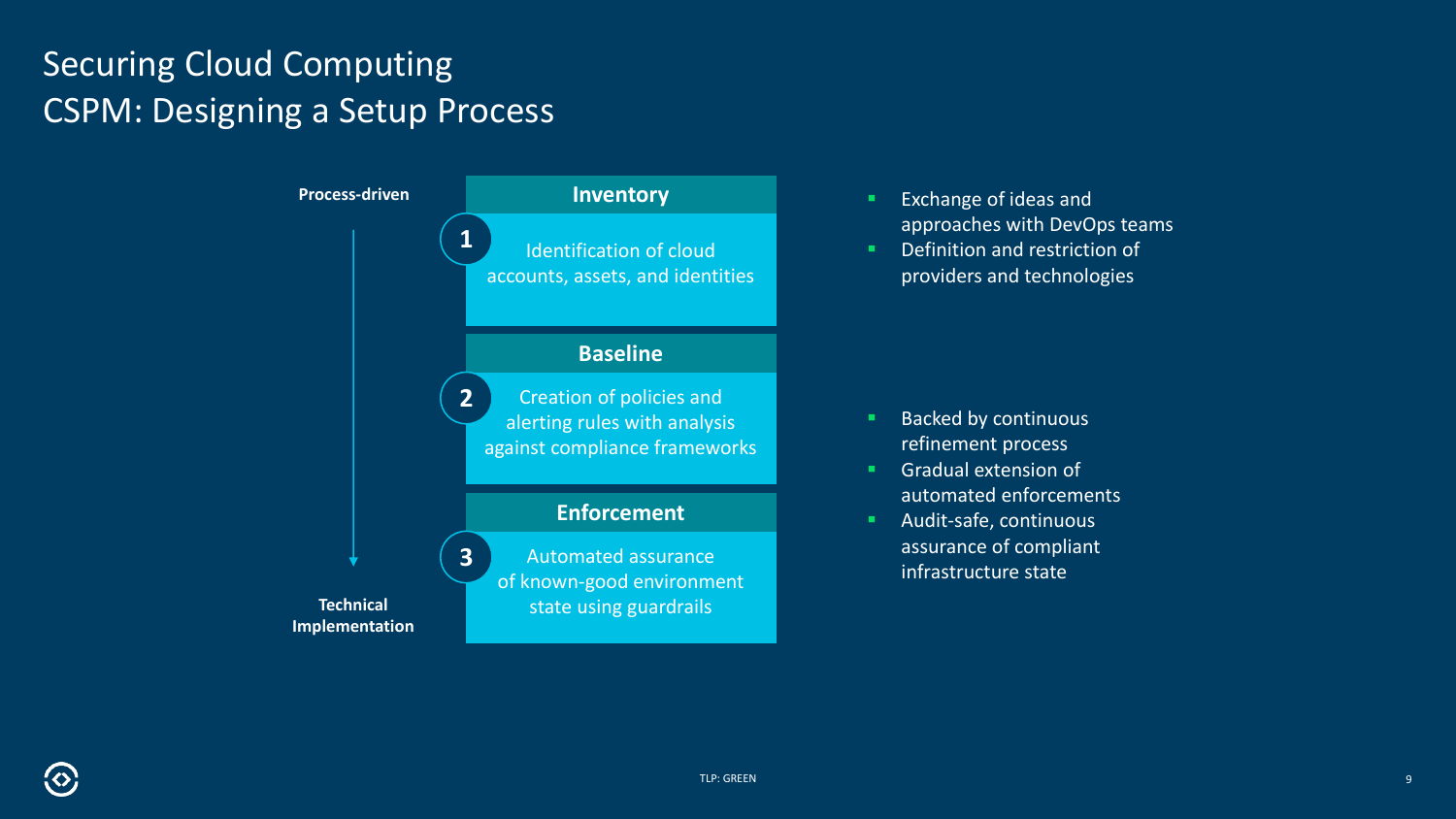### CWPP: Designing a Setup Process Securing Cloud Computing



- Exchange of ideas and approaches with DevOps teams
- **E** Alignment of protection methods with "traditional" asset types

- **Extension of in-place** technologies to cloud environments
- **■** Gradual extension of covered asset types and technologies